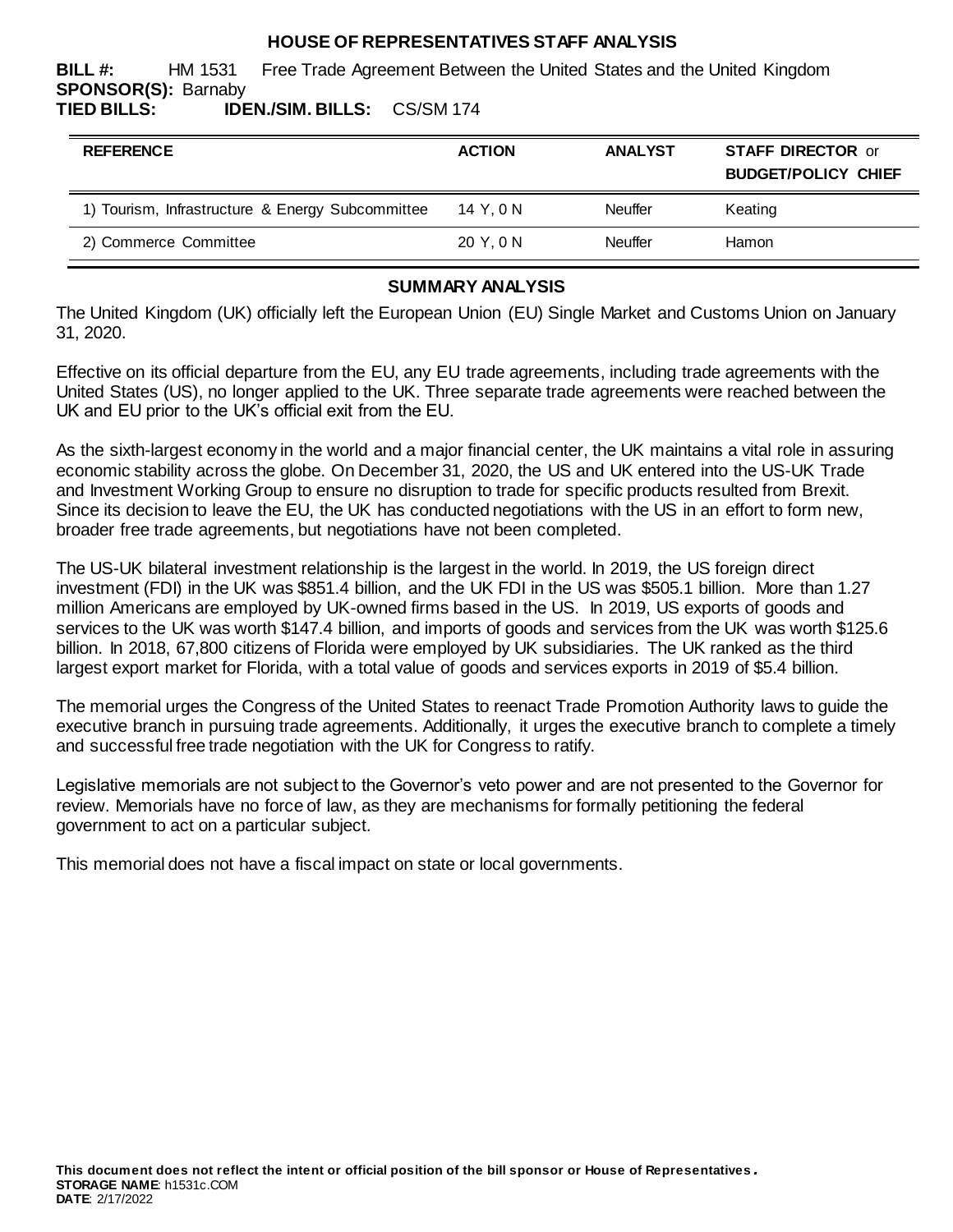### **FULL ANALYSIS**

# **I. SUBSTANTIVE ANALYSIS**

A. EFFECT OF PROPOSED CHANGES:

# **Present Situation**

## Current Trade Situation

On June 23, 2016, the United Kingdom (UK) held a referendum on the issue of whether to leave the European Union (EU), which received support from 51.89% of the voters.<sup>1</sup> This referendum would later become known as Brexit.<sup>2</sup> The UK officially left the EU Single Market and Customs Union on January 31, 2020.<sup>3</sup>

Effective on its official departure from the EU, any EU trade agreements, including trade agreements with the US, no longer applied to the UK. Three separate trade agreements were reached between the UK and EU prior to the UK's official exit from the EU.

As the sixth-largest economy in the world and a major financial center, the UK maintains a vital role in assuring economic stability across the globe. The instability caused by Brexit meant the UK sought to reinforce its close ties with the United States (US).<sup>4</sup> On December 31, 2020, the US and UK entered into the US-UK Trade and Investment Working Group to ensure Brexit did not disturb the trade of specific products.<sup>5</sup> Since its decision to leave the EU, the UK has conducted negotiations with the US in an effort to form new, broader, free trade agreements. As the US and UK entered trade agreement negotiations, Congress expressed its awareness of the implications the UK's withdrawal from the EU will mean for the global economy, trade relations, and other political and security issues.<sup>6</sup> That recognized, the US has expressed grave concern over the impact the 2020 Brexit treaty could have on the Belfast Agreement, commonly known as the Good Friday Agreement.

The Belfast Agreement was signed on April 10, 1998. It led to the establishment of a system of government in Northern Ireland and related institutions.<sup>7</sup> The agreement created a political framework for Northern Ireland centered on power-sharing between competing groups.<sup>8</sup> Of importance was the confirmation that Northern Ireland was part of the UK, but a stipulation set forth that Ireland could be united only if supported by a vote in both Northern Ireland and the Republic of Ireland.<sup>9</sup> When the UK voted to leave the EU, the border between Northern Ireland and the Republic of Ireland caused concern. Since the Belfast Agreement, the border between these two countries, which was once heavily militarized, has become almost invisible. Following Brexit, an agreement was reached between

 $\overline{a}$ 

<sup>1</sup> *See* Government of the Netherlands, *Questions and Answers on Brexit*,

https://www.government.nl/topics/brexit/question-and-answer/what-is-brexit (last visited January 28, 2022).

<sup>2</sup> See *Id.* (explaining the term is a combination of 'Britain' and 'exit').

<sup>3</sup> *See* Alasdair Sanford, *Post-Brexit Guide: Where Are We Now – And How Did We Get Here?*, Euronews (January 17, 2022), https://www.euronews.com/2021/06/23/brexit-draft-deal-first-of-many-hurdles-to-a-smooth-exit (last visited January 28, 2022).

<sup>4</sup> Congressional Research Service, *The United Kingdom: Background, Brexit, and Relations with the United States* (updated April 1, 2021).

<sup>5</sup> *See* Office of the United States Trade Representative, *U.S.-UK Trade Agreement Negotiations*,

https://ustr.gov/countries-regions/europe-middle-east/europe/united-kingdom/us -uk-trade-agreement-negotiations (last visited January 28, 2022).

<sup>6</sup> *Id.*

<sup>7</sup> *See* Citizens Information, *The Good Friday Agreement*, March 31, 2021,

https://www.citizensinformation.ie/en/government\_in\_ireland/ireland\_and\_the\_uk/good\_friday\_agreement.html (last visited January 25, 2022).

<sup>8</sup> *See* Charles Landow and James McBride, *Moving Past the Troubles: The Future of Northern Ireland Peace*, Council on Foreign Relations, April 23, 2021, https://www.cfr.org/backgrounder/moving-past-troubles-future-northern-ireland-peace (last visited January 25, 2022).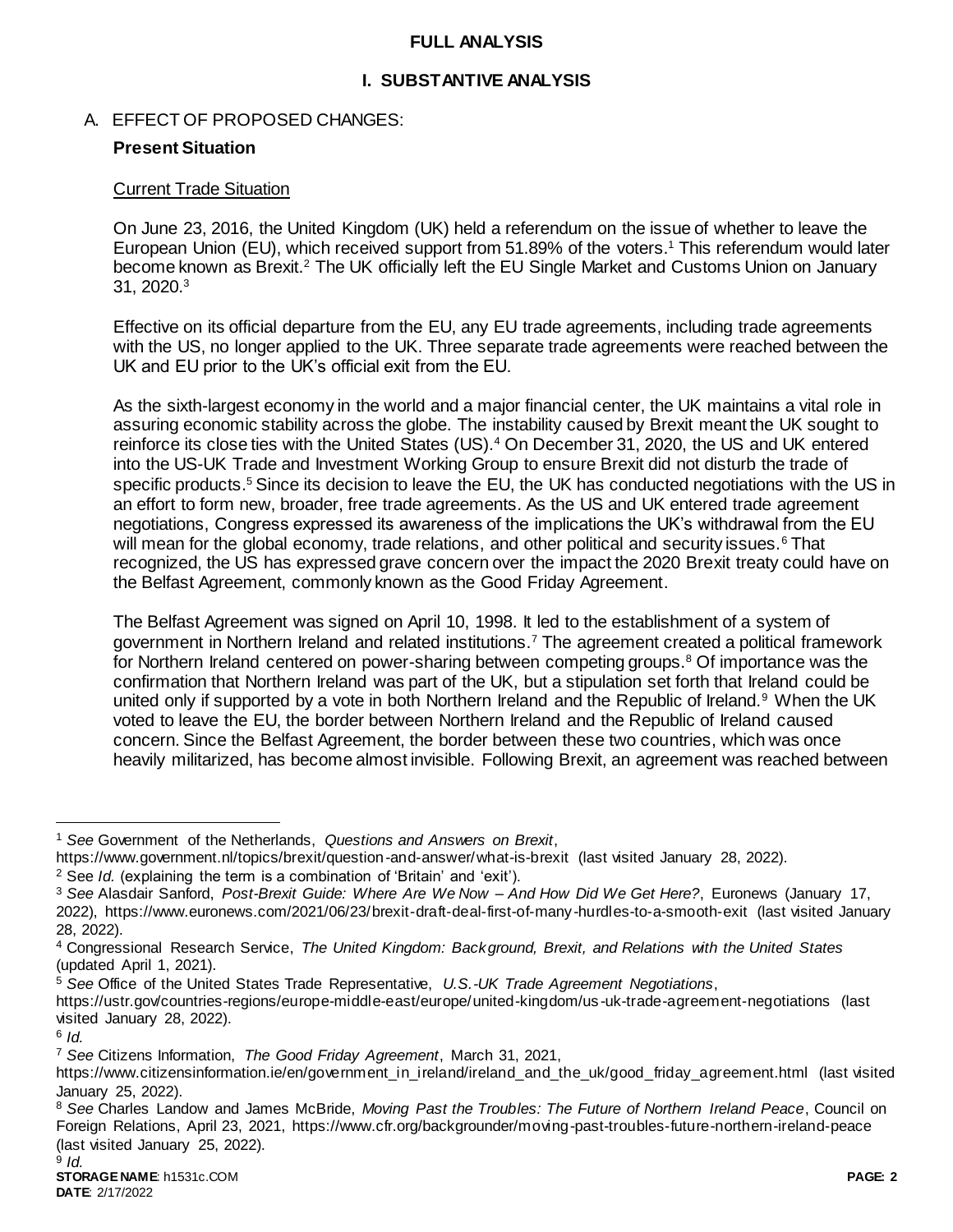the EU and UK to avoid the reappearance of a hard border.<sup>10</sup> Stipulated in the agreement, there would be no new check on goods crossing the border between Northern Ireland and the Republic of Ireland.<sup>11</sup>

The current US administration has made clear that a trade deal with the UK will only be considered if Brexit does not undermine the Belfast Agreement.<sup>12</sup> Additional sticking points of the trade agreement negotiations include the tariffs on steel and aluminum imposed during the previous US administration, as well as the UK's regulations on chicken washed in chlorine.<sup>13</sup>

## US Trade Relations with the UK

The US-UK bilateral investment relationship is one of the largest in the world. In 2019, US foreign direct investment (FDI) in the UK was \$851.4 billion<sup>14</sup>, and UK FDI in the US was \$505.1 billion.<sup>15</sup> More than 1.27 million Americans are employed by UK-owned firms based in the US.<sup>16</sup> In 2019, US exports of goods and services to the UK was worth  $$147.4$  billion<sup>17</sup>, and imports of goods and services from the UK was worth \$125.6 billion.<sup>18</sup>

In 2018, 67,800 citizens of Florida were employed by UK subsidiaries.<sup>19</sup> The UK ranked as the third largest export market for Florida, with a total value of exports of goods and services in 2019 reaching \$5.4 billion.<sup>20</sup>

# Trade Promotion Authority

The President of the US has the authority to negotiate treaties with foreign countries, but Congress has the sole authority to regulate international trade.<sup>21</sup> Trade Promotion Authority (TPA) is a time-limited authority that Congress may use to establish trade negotiating objectives, notification and consultation requirements, and procedures to consider when implementing legislation for certain reciprocal trade agreements.<sup>22</sup> TPA does not provide new power to the executive branch, but is a legislative procedure written by Congress, though which it defines US negotiating objectives and sets forth a detailed oversight and consultation process to be followed during trade negotiations.<sup>23</sup> TPA acts as a fast-track process made available by Congress to the President for limited periods to enable legislation to approve and implement certain international trade agreements to be considered under expedited

<sup>12</sup> Megan Boyanton, *How the Post-Brexit U.S.-U.K. Trade Deal Lost Momentum*, The Washington Post, October 14, 2021, https://www.washingtonpost.com/business/how-thepost-brexit-us-uk-trade-deal-lost-momentum/2021/10/14/8216a67c-2cc5-11ec-b17d-985c186de338\_story.html (last visited January 25, 2022).

 $\overline{a}$ 

<sup>10</sup> Nidirect, *EU Exit and the Northern Ireland Protocol*, nidirect government services,

https://www.nidirect.gov.uk/articles/eu-exit-and-northern-ireland-protocol (last visited January 25, 2020).  $11$   $\dot{I}$ *d.* 

<sup>13</sup> *Id.*

<sup>14</sup> Office of the United States Trade Representative, *United Kingdom*, United States Government,

https://ustr.gov/countries-regions/europe-middle-east/europe/united-kingdom (last visited January 28, 2022). <sup>15</sup> *Id.*

<sup>16</sup> United States Department of State*, U.S. Relations with United Kingdom*, United States Government (February 6, 2020), https://www.state.gov/u-s-relations-with-united-kingdom/ (last visited January 28, 2022).

<sup>17</sup> Office of the United States Trade Representative, *supra* note 18.

 $18$  *Id.* 

<sup>19</sup> Enterprise Florida, *United Kingdom*, https://www.enterpriseflorida.com/for-international-companies/internationaloffices/uk/#:~:text=Florida%2DUK%20Bilateral%20Merchandise%20Trade,-

Both%20the%20United&text=A%20Vital%20Trade%20Relationship%3A%20The,in%202019%20reaching%20%243.5%2 0billion (last visited January 28, 2022).

<sup>20</sup> Gov.uk, *UK-Florida Trade and Investment Highlights*, Government Digital Service (updated June 25, 2021),

https://www.gov.uk/government/publications/uk-florida-trade-and-investment-highlights/uk-florida-trade-and-investmenthighlights (last visited January 28, 2022).

<sup>21</sup> U.S. Const. art. 1, § 8.

<sup>22</sup> Congressional Research Service, *Trade Promotion Authority (TPA)*, December 14, 2020.

<sup>23</sup> Office of the United States Trade Representative, *Trade Promotion Authority*, United States Government,

https://ustr.gov/trade-topics/trade-promotion-authority (last visited January 28, 2022).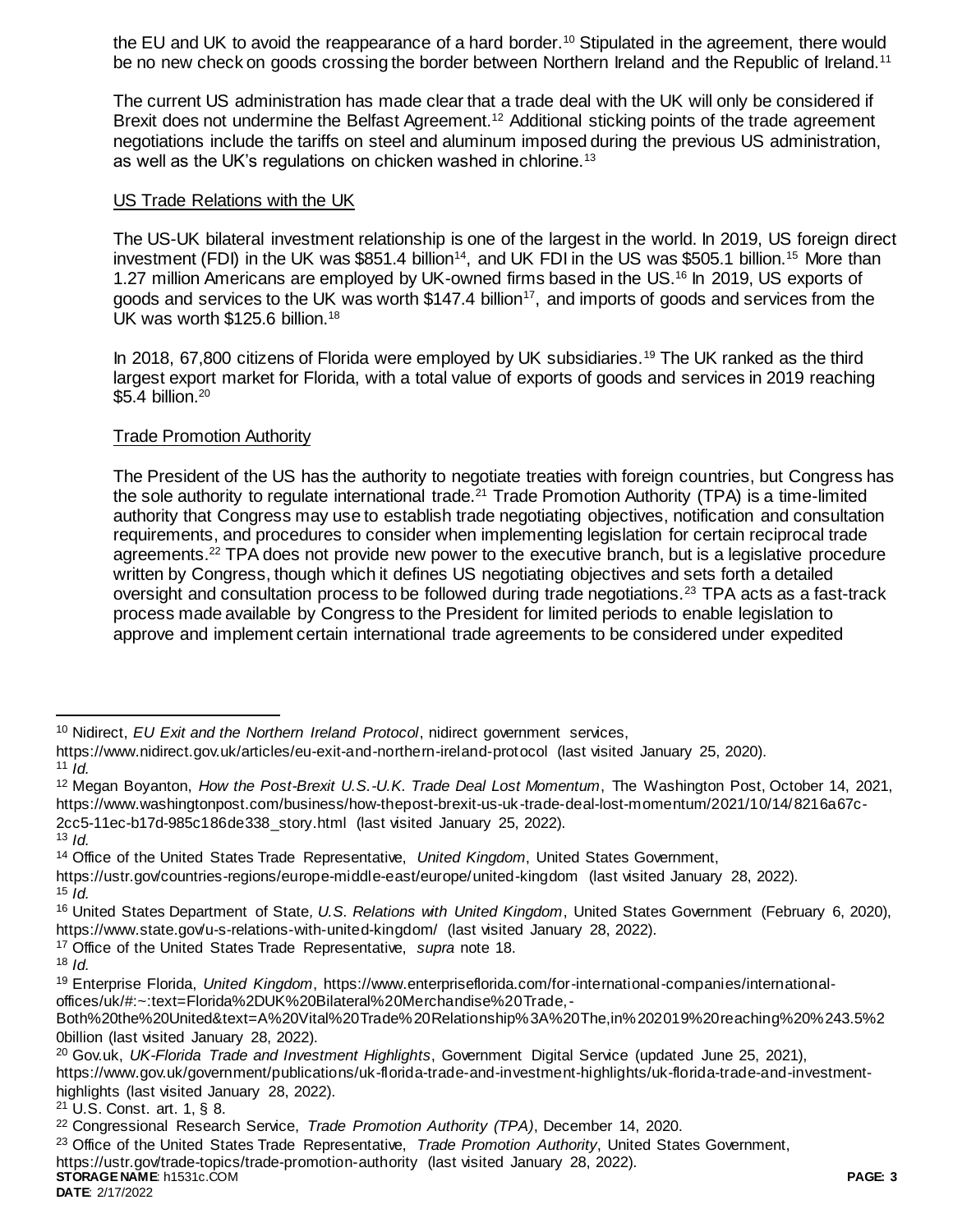legislative procedures.<sup>24</sup> Under TPA, Congress retains the authority to review and decide whether any proposed US trade agreement will be implemented.<sup>25</sup>

The most recent TPA was authorized through July 1, 2021, by the Bipartisan Congressional Trade Priories Act of 2015.<sup>26</sup>

#### Free Trade Agreements

A Free Trade Agreement (FTA) is an agreement between two or more countries where the signed parties agree on certain trade obligations for the purpose of reducing barriers to trade.<sup>27</sup> As a result of reduced barriers, a more stable and transparent trading environment is created for business actors.

The US currently has FTAs with 20 countries, of which the EU and UK are not included.<sup>28</sup> In 2013, the US and EU attempted negotiations for the Transatlantic Trade and Investment Partnership (TTIP) but ended in 2016 without conclusion.<sup>29</sup>

#### **Effect of the Memorial**

The memorial urges:

- The Congress of the United States to reenact Trade Promotion Authority laws to guide the executive branch in pursuing trade agreements
- The executive branch to complete a timely and successful free trade negotiation with the UK
- The Congress of the United States to ratify the agreement

Copies of the memorial will be sent to the President of the United States, the President of the United States Senate, the Speaker of the United States House of Representatives, and each member of the Florida delegation to the United States Congress.

Legislative memorials are not subject to the Governor's veto power and are not presented to the Governor for review. Memorials have no force of law, as they are mechanisms for formally petitioning the federal government to act on a particular subject.

# **II. FISCAL ANALYSIS & ECONOMIC IMPACT STATEMENT**

- A. FISCAL IMPACT ON STATE GOVERNMENT:
	- 1. Revenues:

None.

2. Expenditures:

None.

# B. FISCAL IMPACT ON LOCAL GOVERNMENTS:

1. Revenues:

l

**STORAGE NAME**: h1531c.COM **PAGE: 4** <sup>29</sup> European Commission, *United States* (updated September 6, 2021), https://ec.europa.eu/trade/policy/countries-andregions/countries/united-states/#:~:text=Despite%20the%20US%20being%20the,at%20the%20end%20of%202016. (last visited January 28, 2022).

<sup>24</sup> Congressional Research Center, *Trade Promotion Authority (TPA): Frequently Asked Questions* (updated June 21, 2019).

<sup>25</sup> *Id.*

<sup>26</sup> *Id.*

<sup>27</sup> International Trade Administration, *Free Trade Agreement Overview*, United States Department of Commerce, https://www.trade.gov/free-trade-agreement-overview (last visited January 28, 2022).

<sup>28</sup> *Id.*